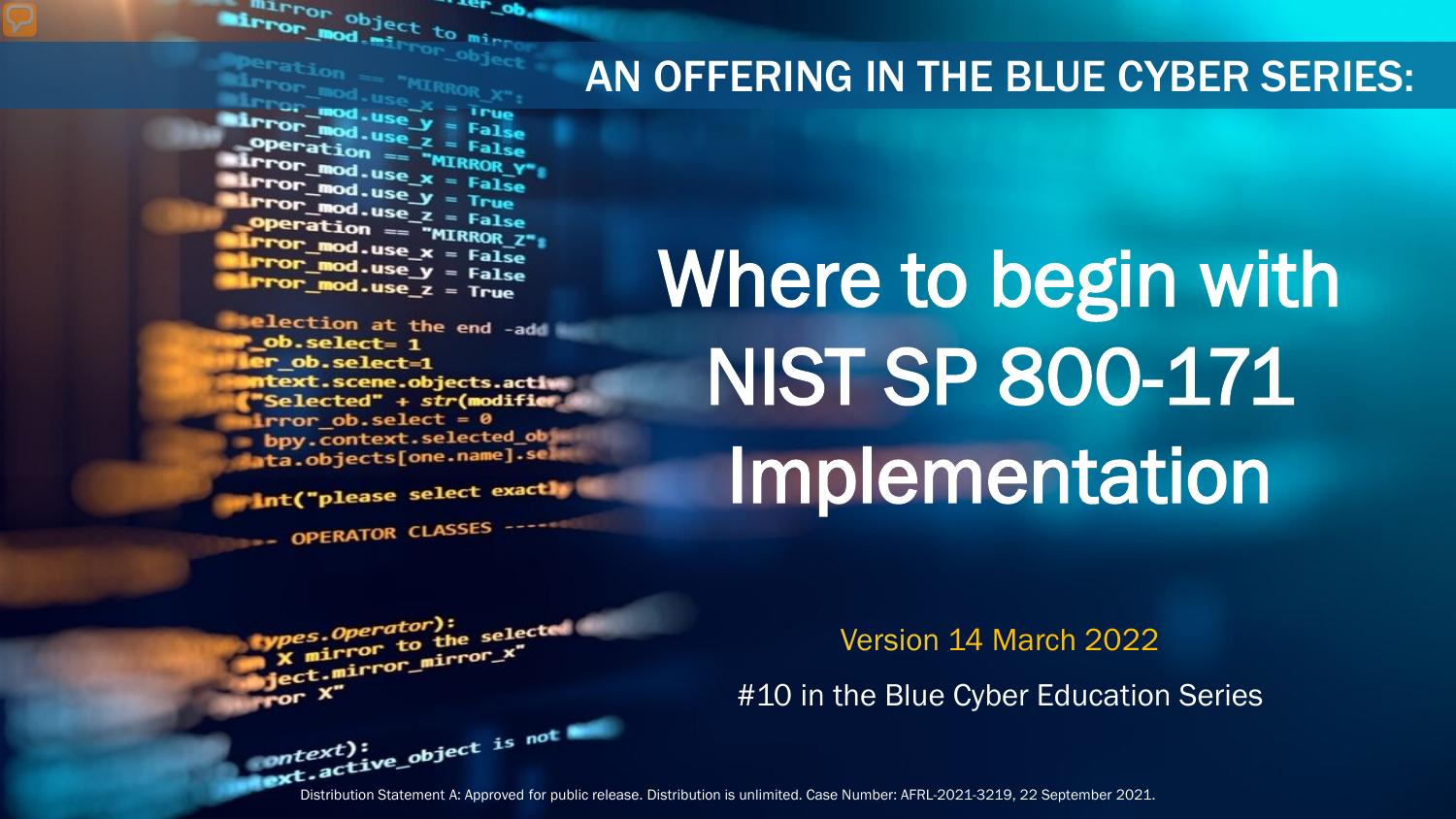



### FAR 52.204-21 Basic Safeguarding of Covered Contractor Information Systems – Jun 2016

(b) Safeguarding requirements and procedures.

(1) The Contractor shall apply the following basic safeguarding requirements and procedures to protect covered contractor information systems. Requirements and procedures for basic safeguarding of covered contractor information systems shall include, at a minimum, the following security controls: Limit access to authorized users.

- Limit information system access to the types of transactions and functions that authorized users are permitted to execute.
- Verify controls on connections to external information systems.
- Impose controls on information that is posted or processed on publicly accessible information systems.
- Identify information system users and processes acting on behalf of users or devices.
- Authenticate or verify the identities of users, processes, and devices before allowing access to an information system.
- Sanitize or destroy information system media containing Federal contract information before disposal, release, or reuse.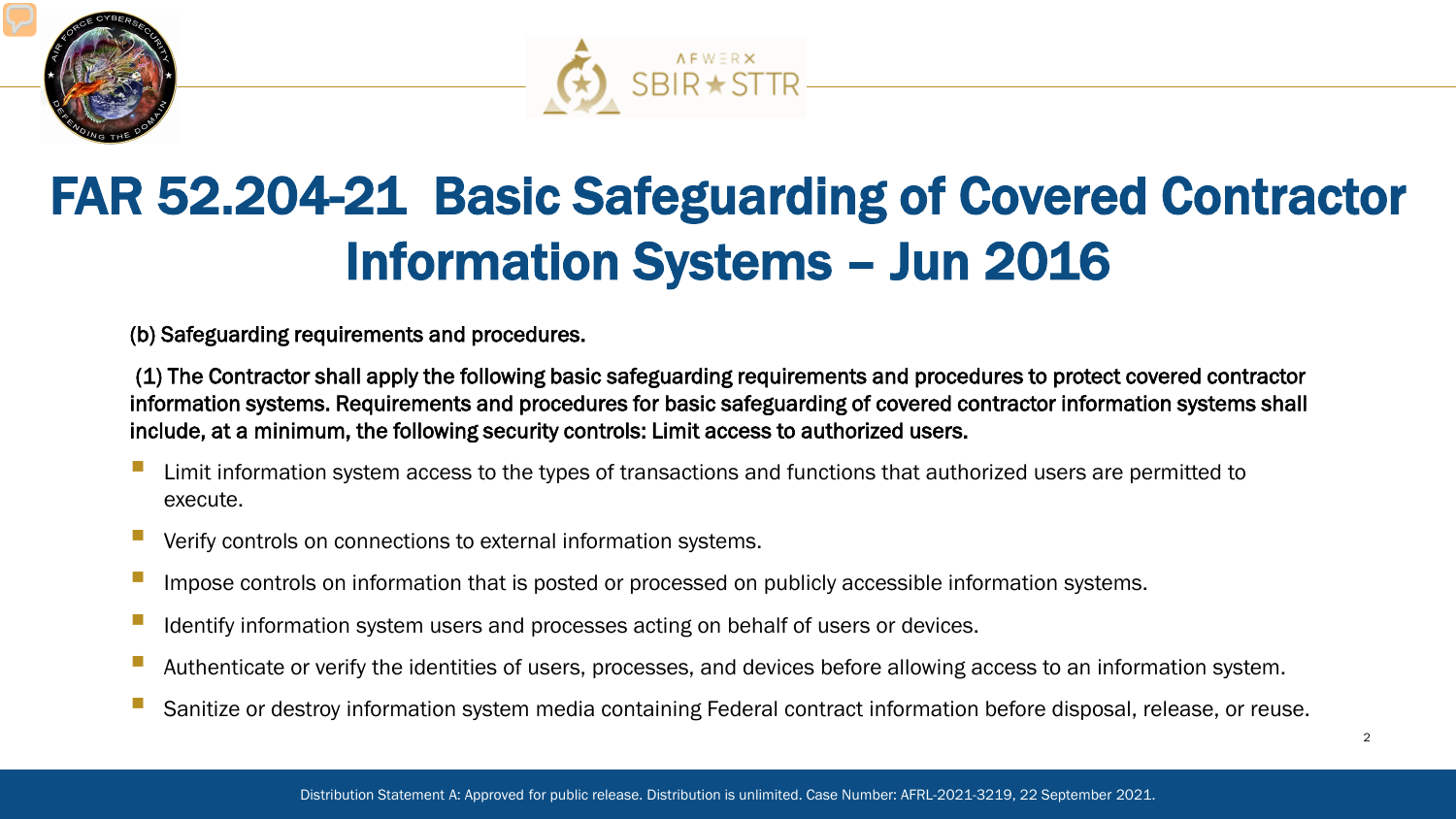



### FAR 52.204-21 fifteen basic cybersecurity requirements

- Limit physical access to information systems, equipment, and operating environments to authorized individuals.
- Escort visitors and monitor visitor activity, maintain audit logs of physical access, control and manage physical access devices.
- Implement sub networks for publicly accessible system components that are physically or logically separated from internal networks.
- Identify, report, and correct information and information system flaws in a timely manner.
- Provide protection from malicious code at appropriate locations within organizational information systems.
- Update malicious code protection mechanisms when new releases are available.
- Perform periodic scans of the information system and real-time scans of files from scans of files from external sources as files are downloaded, opened, or executed.
- *Subcontracts.* The Contractor shall include the substance of this clause, including this paragraph (c), in subcontracts under this contract (including subcontracts for the acquisition of commercial items, other than commercially available off-the-shelf items), in which the subcontractor may have Federal contract information residing in or transiting through its information system.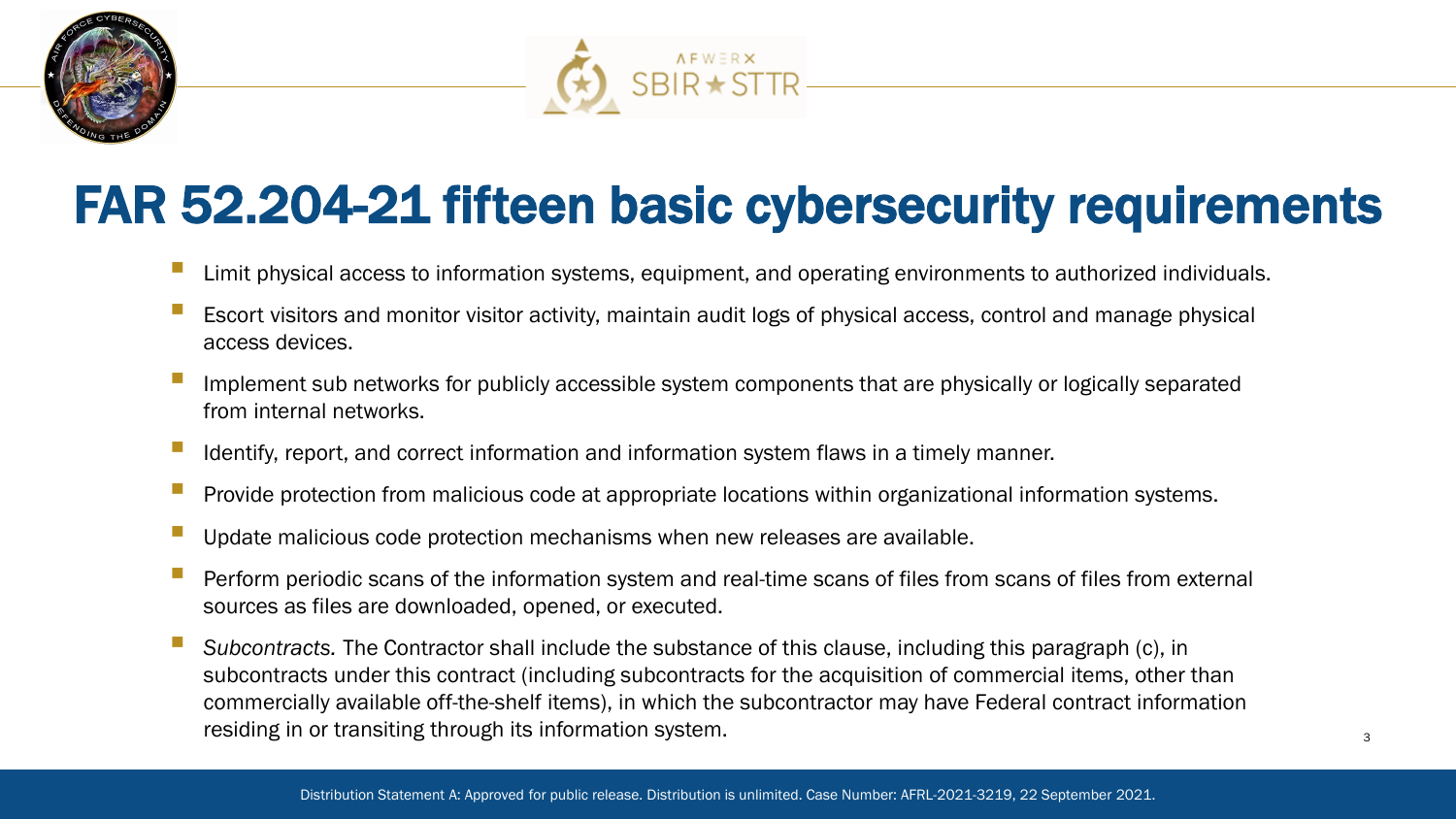



### Preparation Process

- Describe your future business plan to ensure your business has cybersecurity
- Describe your Information System
- Describe your data and it's flow
- Describe your Information System Owner
- Could you make a sensitive data enclave work for your business?
- Are you in a DISA-approved Cloud?

Take this information to your NIST MEP and ask for a Cybersecurity Gap Analysis – if your state NIST MEP Office can't offer you this service ask for an email referral to another state which can!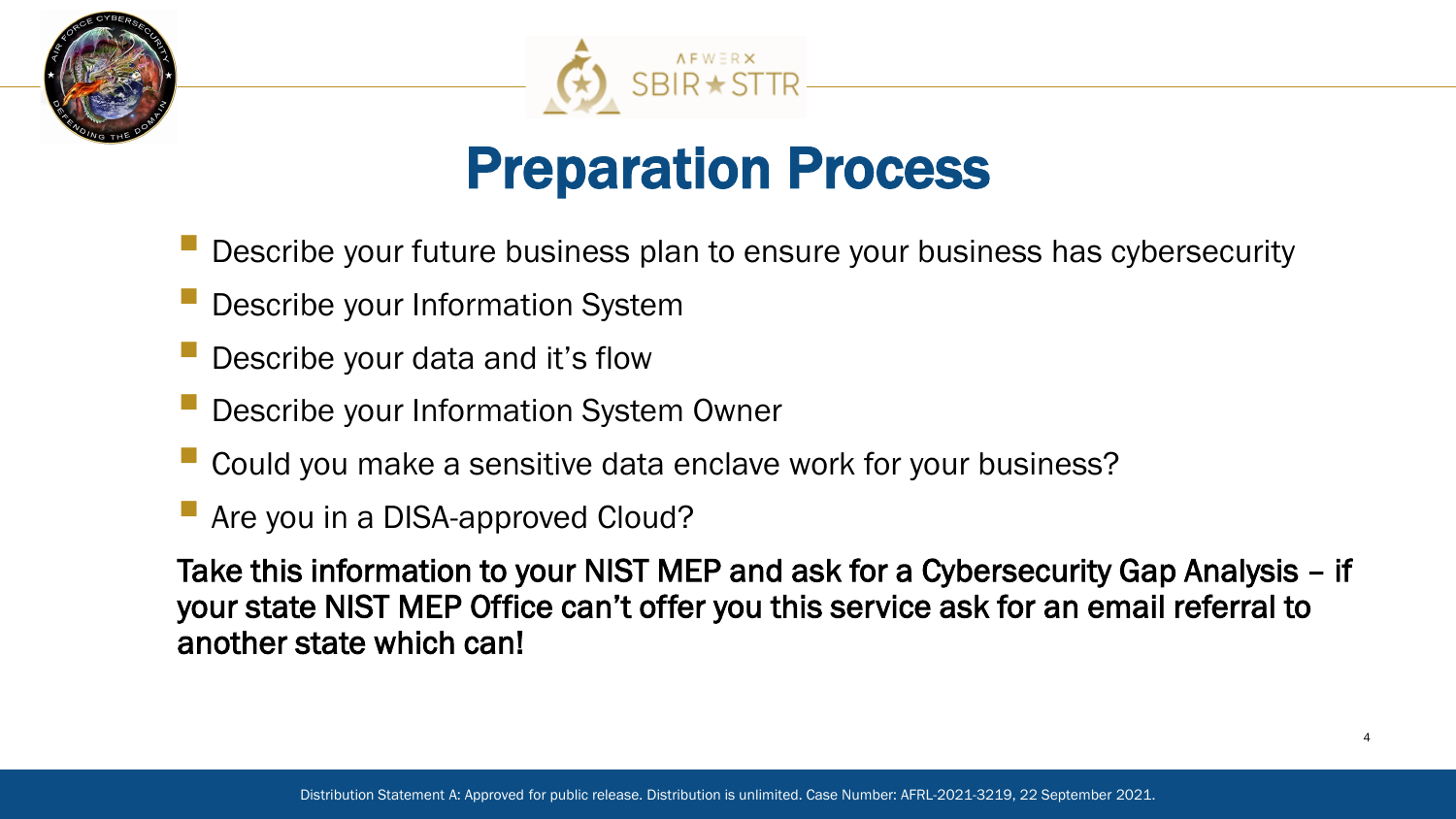



### Your Future Business Plan: Let's Scope It

- Assets process, store, or transmit CUI or FCI as follows:
	- Process CUI/FCI can be used by an asset (e.g., accessed, entered, edited, generated, manipulated, or printed).
	- Store CUI/FCI is inactive or at rest on an asset (e.g., located on electronic media, in system component memory, or in physical format such as paper documents).
	- Transmit CUI/FCI is being transferred from one asset to another asset (e.g., data in transit using physical or digital transport methods).

#### Asset Type

- People
- **Technology**
- Facility
- Specialized Assets

Check out the CMMC Scoping Guidance At [www.acq.osd.mil/cmmc/documentation.html](http://www.acq.osd.mil/cmmc/documentation.html)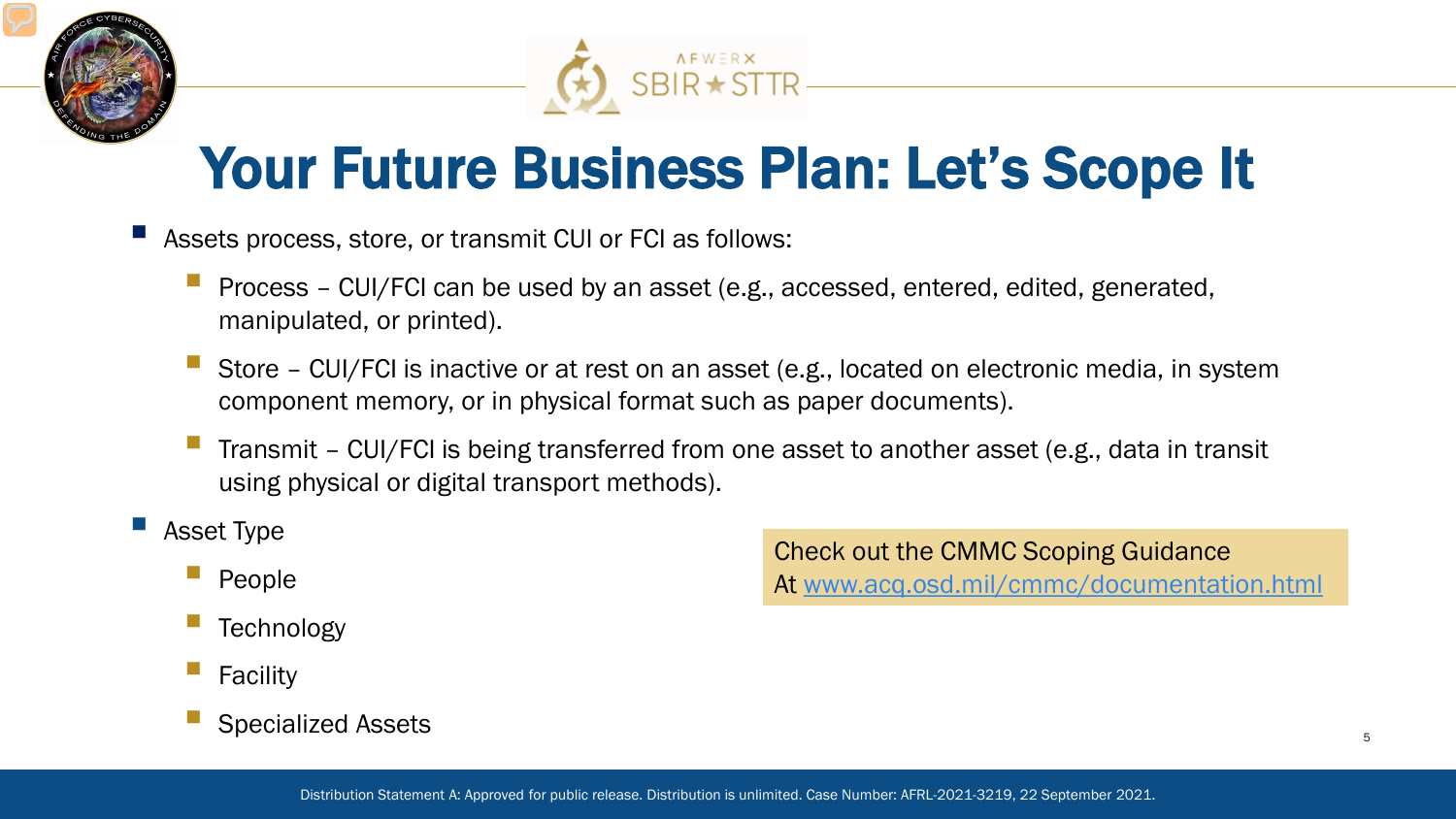

### Draw your IS

Find some icons online and create a comprehensive drawing

Perhaps use a color on the components which handle CUI





Distribution Statement A: Approved for public release. Distribution is unlimited. Case Number: AFRL-2021-3219, 22 September 2021.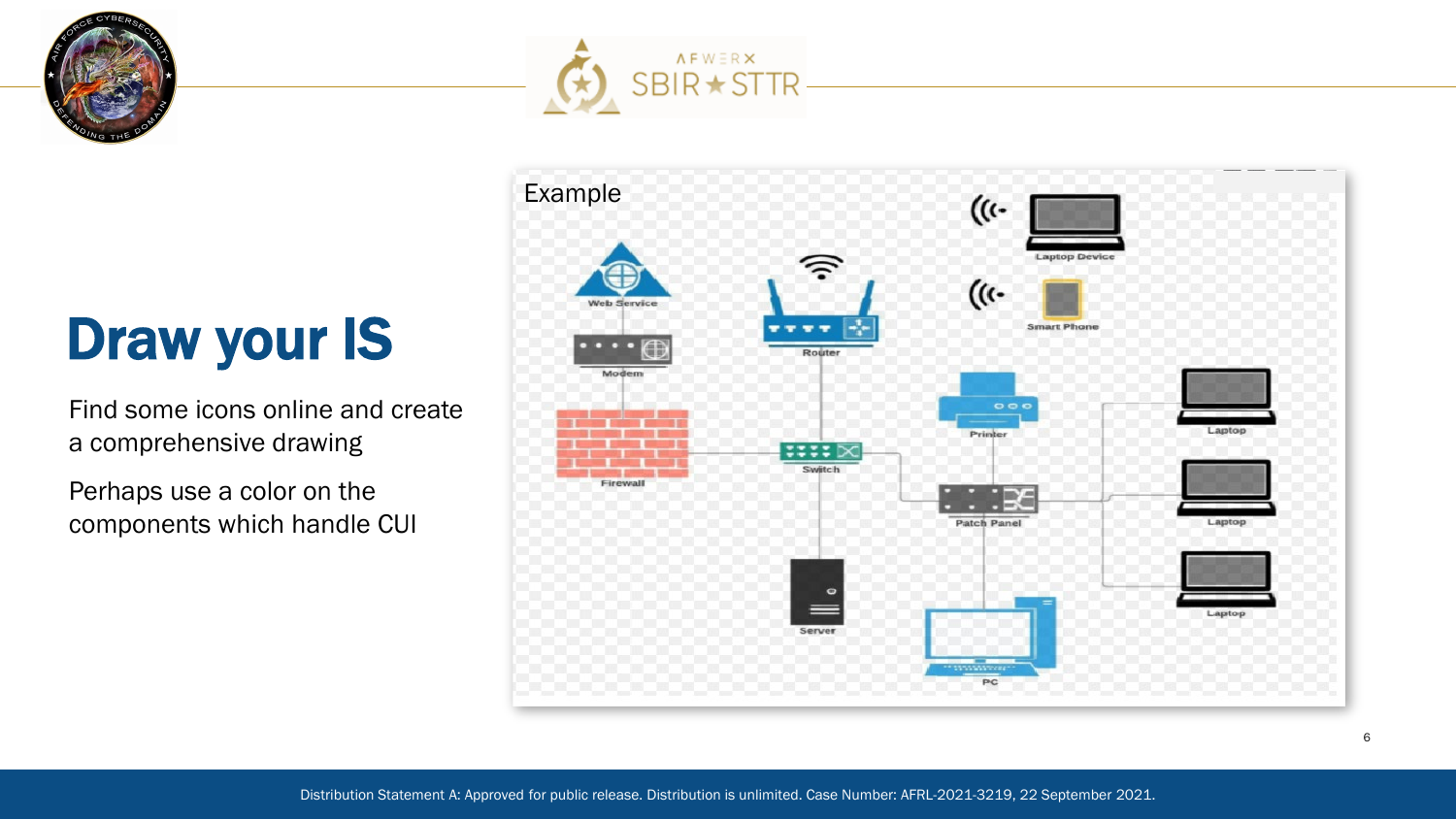



# What data/information does your Information System (IS) handle?

Does your small business handle Controlled Unclassified Information (CUI)?

- Do you receive it from the government?
- Do you create CUI? It's likely that you do for your Phase II SBIR/STTR contract.
	- Controlled Technical Information (CTI), which is a category of CUI, almost certainly describes your contract deliverables.

**Training on [www.dodcui.mil](http://www.dodcui.mil/)** Then, You decide if it you are creating CTI.

- Even if you do not handle CUI you handle FCI. Your Intellectual Property (IP) protection will be enhanced by NIST SP 800-171 implementation
- If your firm handles HIPPA, or ITAR information your requirements increase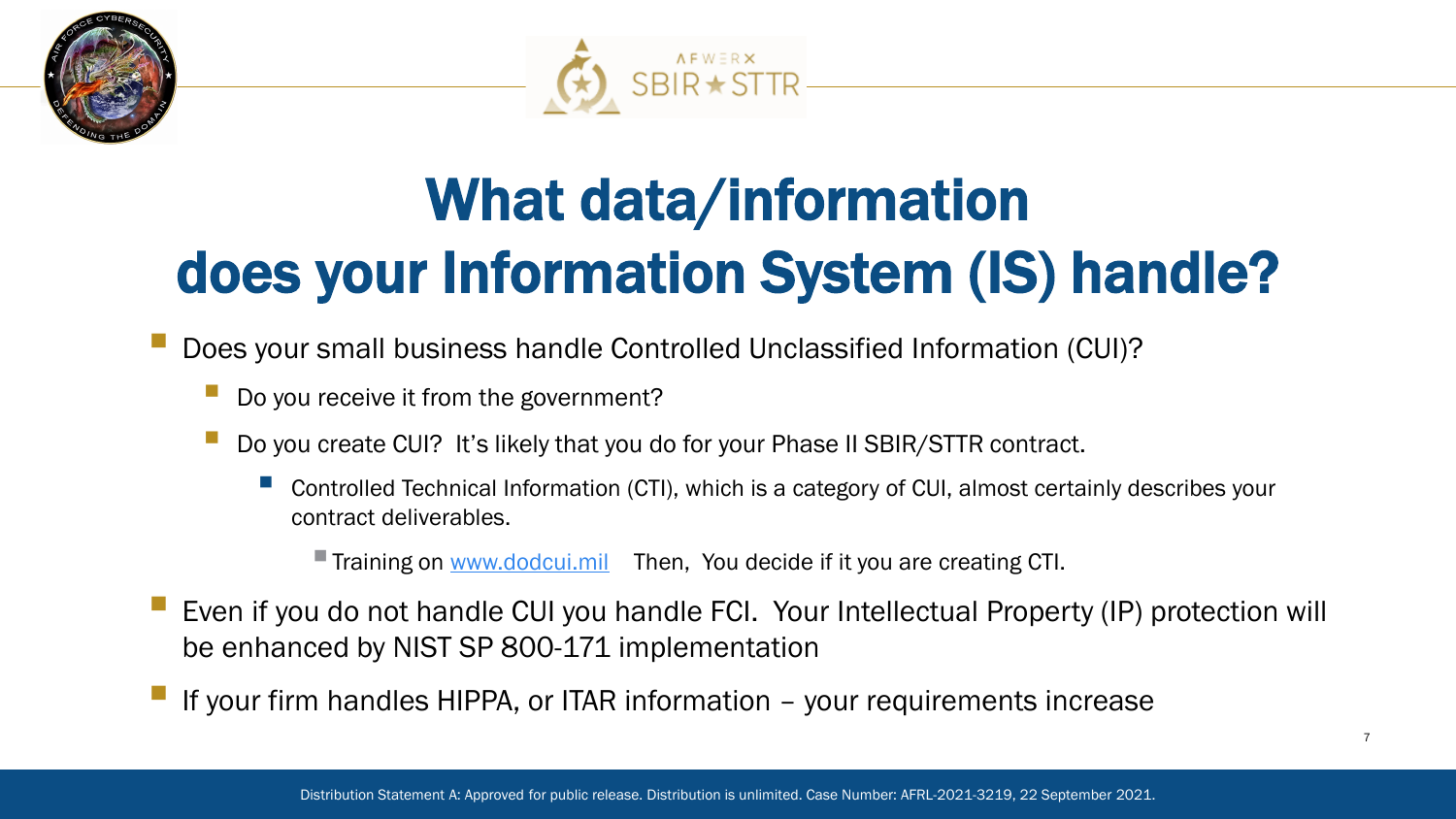



## Where is your data? How does it flow?

#### **Understand all the components of your IS?**

- Where is the CUI currently?
	- Local Storage
	- Cloud Storage
	- Printers, Servers, Workstations, IoT devices or other endpoints
	- Portable devices
- **Will you treat CUI and Proprietary Information the same?**
- **How will you handle Privacy information?**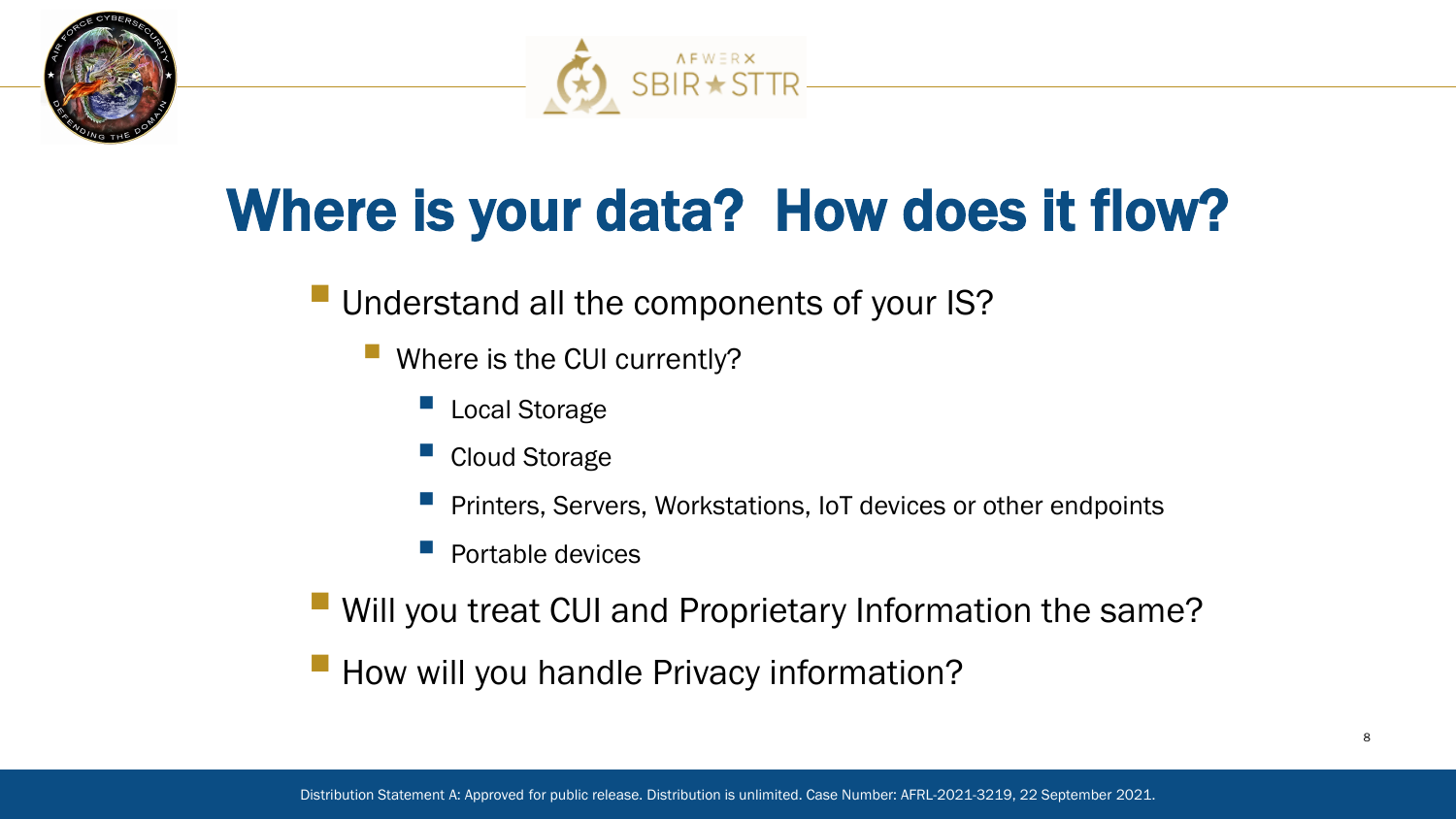



### Who is your Information System Owner?

- Establish your Information System Owner
	- Is it an employee? Part time or Full Time?
	- It is a cyber professional who consults with your business?
	- Is it a Managed Service Provider
- Who will write your procedures and policies?
- What are your service-level agreement needs?
- Who will implement the technical changes?
- Who will train your employees?
- Who will monitor the logs, access, user-permissions and other records of your IS?
- Who will monitor adherence to procedures and policies?
- How will the firm's leadership gain a practical understanding of all the security requirements for your firm so as to enable risk-informed decision-making?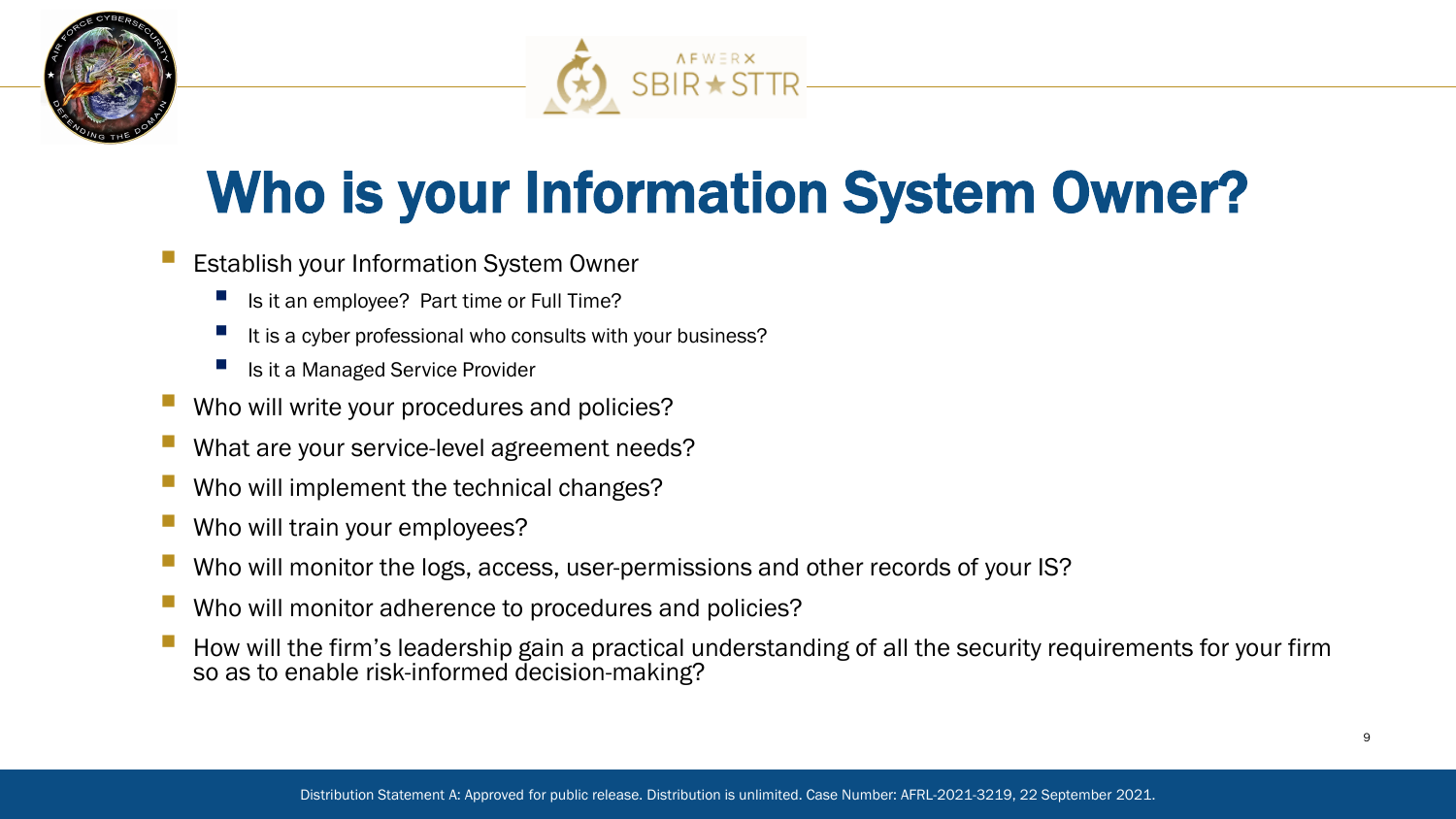



### Isolated network for CUI

### Advantages:

- Lower Cost and faster to implement
- Reduces your continuous monitoring and audit workload if the security requirements only cover 2-3 workstations and no phones
- **Disadvantages** 
	- Susceptible to Insider Threat
	- Could restrict business operations
	- Air-Gap systems tend to create over-confidence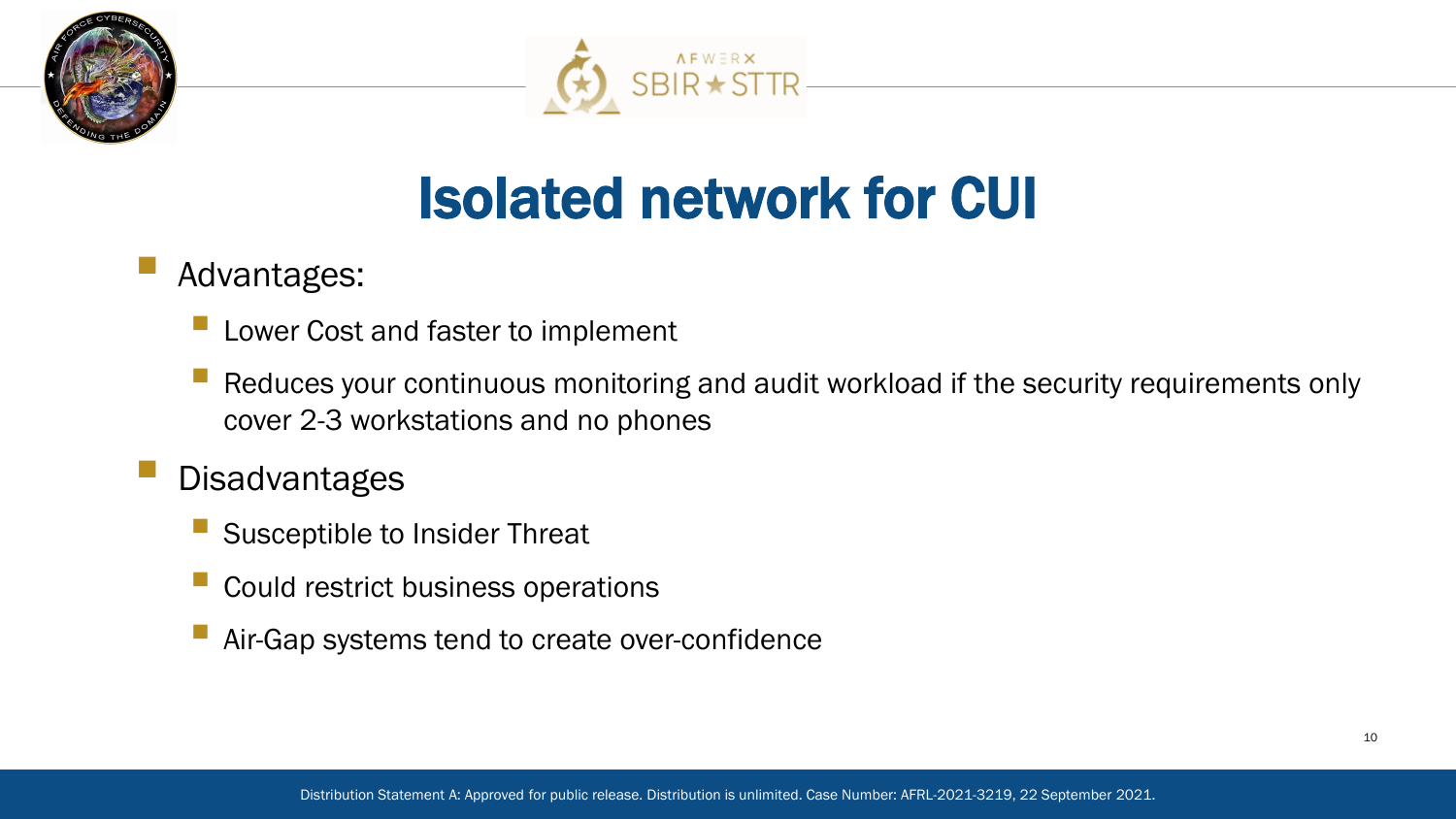



### CUI Enclave Concept

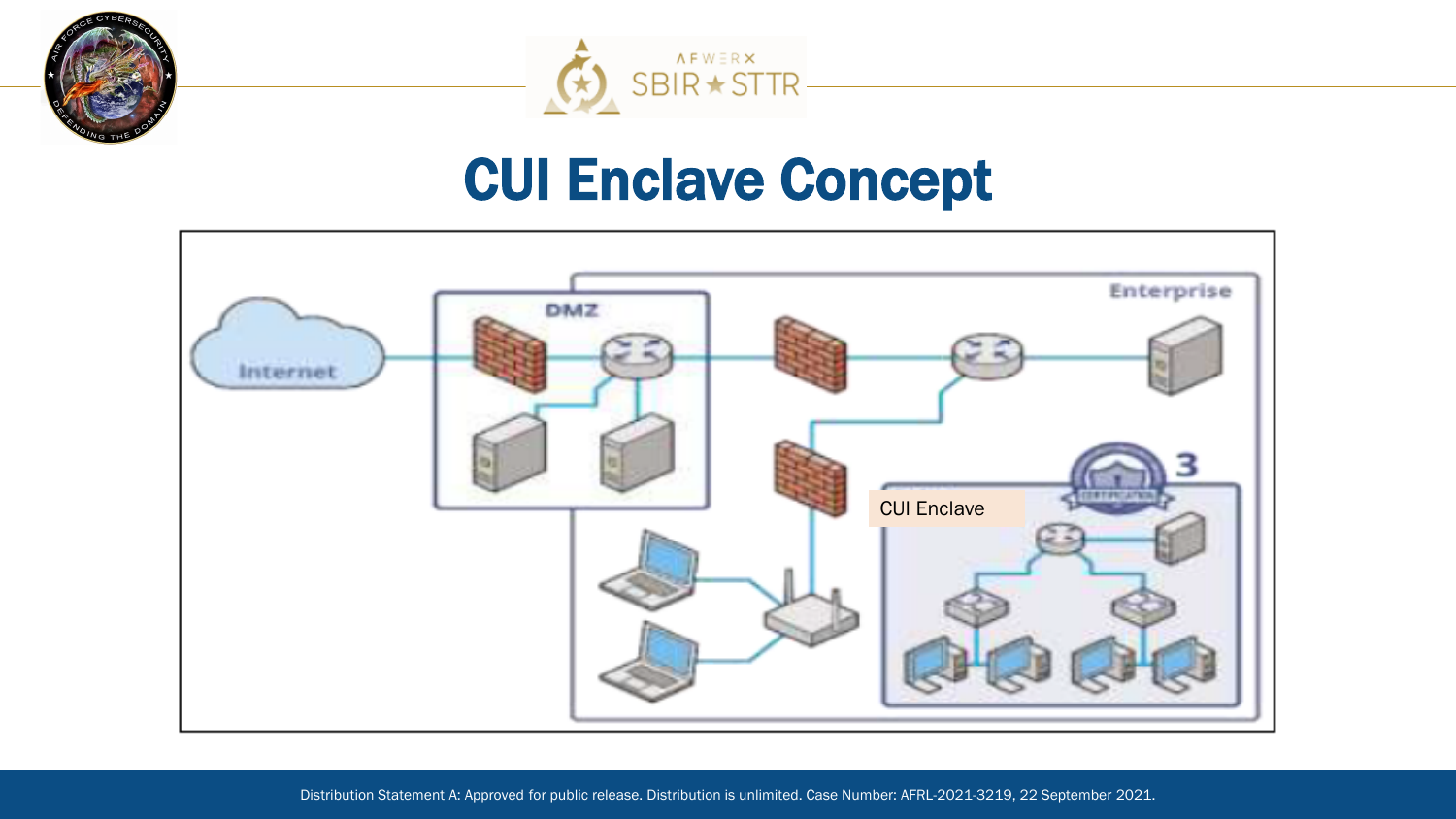



## Cloud Security

- If you don't own the infrastructure  $-$  it's a cloud
	- There are DISA-approved Clouds LINK<https://marketplace.fedramp.gov/#!/products?sort=productName>
	- There are hundreds of other clouds, including (probably) anything you pay a fee for and anything you can use to manage your system using the vendor's website.
		- Here is the security problem:
			- Many of these providers immediately open remote management links to your network (boundary control)
			- They install remote management software on your devices (admin rights not controlled by you)
			- They have passwords, network diagrams, and vulnerability info for your network (which could be stolen and used against you)
			- Since it isn't your company, their hiring practices, background checks, and internal controls are normally obvious (access management)
			- Since they connect to many networks, they could encounter malware on one client then bring it to your network.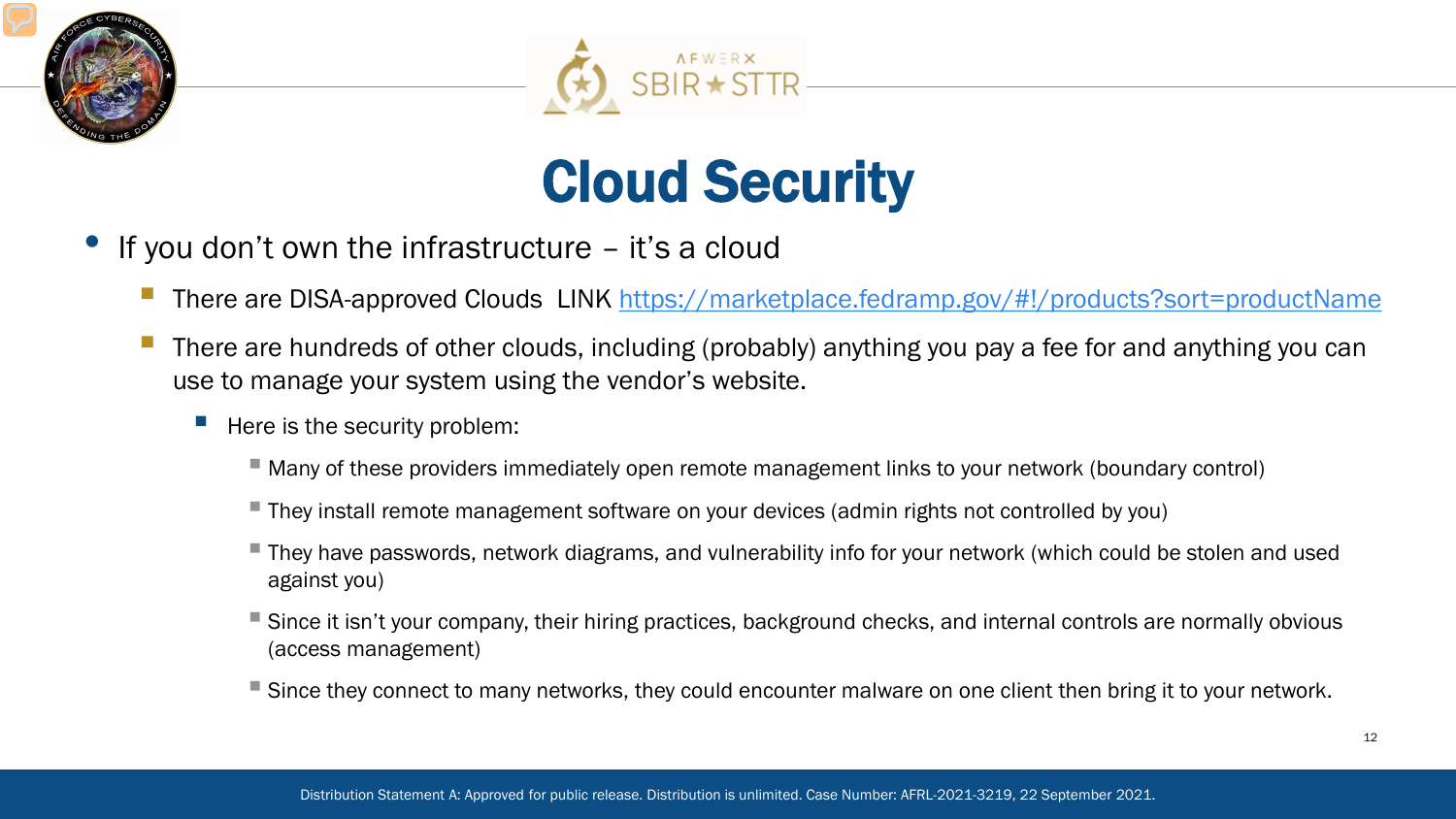



### Cost Considerations

- Secure File Transfer Acceptable means of secure transmission can be expensive. There is a monitoring requirement to ensure proper use of the solution your firm chooses.
- Secure File Storage Encryptions is your friend. Once data/information is encrypted, it is cyphertext and not CUI; this can simplify your solutions. There is a monitoring requirement to ensure proper use of the solution your firm chooses.
- Secure IS Access If you minimize the number of devices & people with access to the secure side of your IS and its endpoints (endpoints!), you can reduce your exposure and your monitoring costs.
- Monitoring A person or an application will need to analyze your IS logs and potential threats. Changes in threat posture or percentage of the IS which handles CUI can be expensive. can easily follow S-cost curves (with additional incremental gains in capability coming at significant cost increases).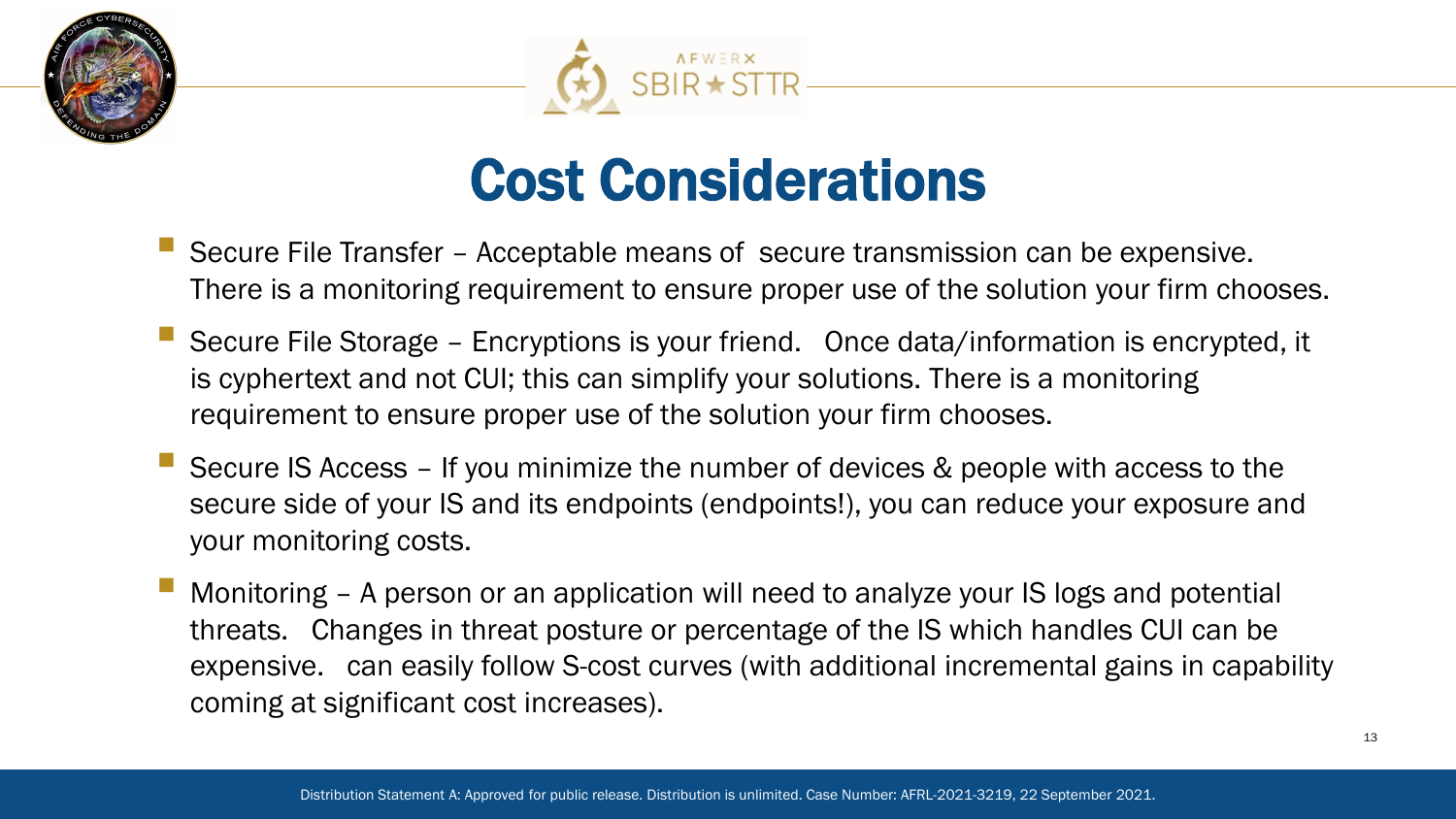



## Industry Best Practices

- FCC: <https://www.fcc.gov/general/cybersecurity-small-business>
- FCC Cyberplanner <https://www.fcc.gov/cyberplanner>
- NDISAC.org: <https://ndisac.org/dibscc/cyberassist/>
- CDSE Insider Threat Training: <https://www.cdse.edu/catalog/insider-threat.html>
- SBA Local Assistance: <https://www.sbir.gov/local-assistance>
- NIST Partners: <https://www.nist.gov/itl/smallbusinesscyber/partners>
- SANS: <https://www.sans.org/information-security-policy/>
- Project Spectrum IO: <https://projectspectrum.io/#!/>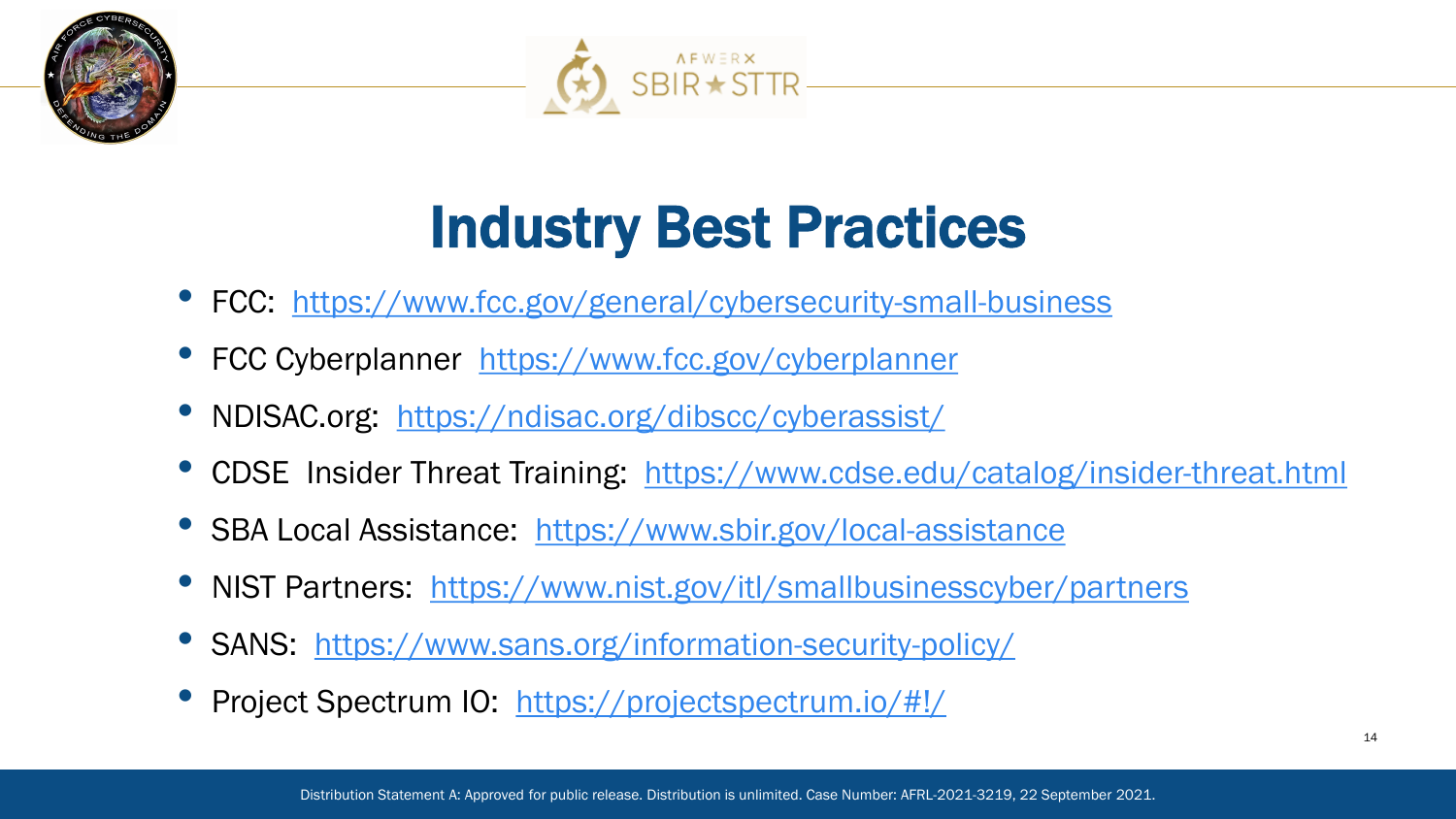

### NISP SP 800-171 **Requirements**

Link to the NIST SP 800-171 Requirements document:

www.csrc.nist.gov/publications/detail/sp/800- 171/rev-2/final



#### **NIST 800-171 IN A NUTSHELL**

| <b>AC</b> | <b>AT</b> | <b>AU</b> | <b>CM</b>                                                    | <b>IA</b> | IR    | <b>MT</b> | <b>MP</b> | <b>PS</b>                                 | PE                                                                            | <b>RA</b> | <b>CA</b> | <b>SC</b> | <b>SI</b> |
|-----------|-----------|-----------|--------------------------------------------------------------|-----------|-------|-----------|-----------|-------------------------------------------|-------------------------------------------------------------------------------|-----------|-----------|-----------|-----------|
| 3.1.1     | 3.2.1     | 3.3.1     | 3.4.1                                                        | 3.5.1     | 3.6.1 | 3.7.1     | 3.8.1     | 3.9.1                                     | 3.10.1                                                                        | 3.11.1    | 3.12.1    | 3.13.1    | 3.14.1    |
| 3.1.2     | 3.2.2     | 3.3.2     | 3.4.2                                                        | 3.5.2     | 3.6.2 | 3.7.2     | 3.8.2     | 3.9.2                                     | 3.10.2                                                                        | 3.11.2    | 3.12.2    | 3.13.2    | 3.14.2    |
| 3.1.3     | 3.2.3     | 3.3.3     | 3.4.3                                                        | 3.5.3     | 3.6.3 | 3.7.3     | 3.8.3     |                                           | 3.10.3                                                                        | 3.11.3    | 3.12.3    | 3.13.3    | 3.14.3    |
| 3.1.4     |           | 3.3.4     | 3.4.4                                                        | 3.5.4     |       | 3.7.4     | 3.8.4     |                                           | 3.10.4                                                                        |           | 3.12.4    | 3.13.4    | 3.14.4    |
| 3.1.5     |           | 3.3.5     | 3.4.5                                                        | 3.5.5     |       | 3.7.5     | 3.8.5     |                                           | 3.10.5                                                                        |           |           | 3.13.5    | 3.14.5    |
| 3.1.6     |           | 3.3.6     | 3.4.6                                                        | 3.5.6     |       | 3.7.6     | 3.8.6     |                                           | 3.10.6                                                                        |           |           | 3.13.6    | 3.14.6    |
| 3.1.7     |           | 3.3.7     | 3.4.7                                                        | 3.5.7     |       |           | 3.8.7     |                                           |                                                                               |           |           | 3.13.7    | 3.14.7    |
| 3.1.8     |           | 3.3.8     | 3.4.8                                                        | 3.5.8     |       |           | 3.8.8     |                                           |                                                                               |           |           | 3.13.8    |           |
| 3.1.9     |           | 3.3.9     | 3.4.9                                                        | 3.5.9     |       |           | 3.8.9     |                                           |                                                                               |           |           | 3.13.9    |           |
| 3.1.10    |           |           |                                                              | 3.5.10    |       |           |           |                                           |                                                                               |           |           | 3.13.10   |           |
| 3.1.11    |           |           |                                                              | 3.5.11    |       |           |           |                                           |                                                                               |           |           | 3.13.11   |           |
| 3.1.12    |           |           |                                                              |           |       |           |           |                                           |                                                                               |           |           | 3.13.12   |           |
| 3.1.13    |           |           |                                                              |           |       |           |           |                                           |                                                                               |           |           | 3.13.13   |           |
| 3.1.14    |           |           |                                                              |           |       |           |           |                                           |                                                                               |           |           | 3.13.14   |           |
| 3.1.15    |           |           |                                                              |           |       |           |           |                                           |                                                                               |           |           | 3.13.15   |           |
| 3.1.16    |           |           |                                                              |           |       |           |           |                                           |                                                                               |           |           | 3.13.16   |           |
| 3.1.17    |           |           |                                                              |           |       |           |           |                                           |                                                                               |           |           |           |           |
| 3.1.18    |           |           | Administrative (e.g., policies,                              |           |       |           |           | <b>Assigned Tasks To Cybersecurity</b>    |                                                                               |           |           |           |           |
| 3.1.19    |           |           | standards & procedures)                                      |           |       |           |           | Personnel                                 |                                                                               |           |           |           |           |
| 3.1.20    |           |           | <b>Technical Configurations</b><br>(e.g., security settings) |           |       |           |           |                                           | <b>Assigned Tasks To IT Personnel</b>                                         |           |           |           |           |
| 3.1.21    |           |           |                                                              |           |       |           |           |                                           | Assigned Tasks To Application/                                                |           |           |           |           |
| 3.1.22    |           |           | <b>Software Solution</b>                                     |           |       |           |           |                                           | Asset/Process Owner                                                           |           |           |           |           |
|           |           |           | <b>Hardware Solution</b>                                     |           |       |           |           | <b>Configuration or Software Solution</b> |                                                                               |           |           |           |           |
|           |           |           | Software or Hardware Solution                                |           |       |           |           |                                           | <b>Configuration or Software or</b><br><b>Hardware or Outsourced Solution</b> |           |           |           |           |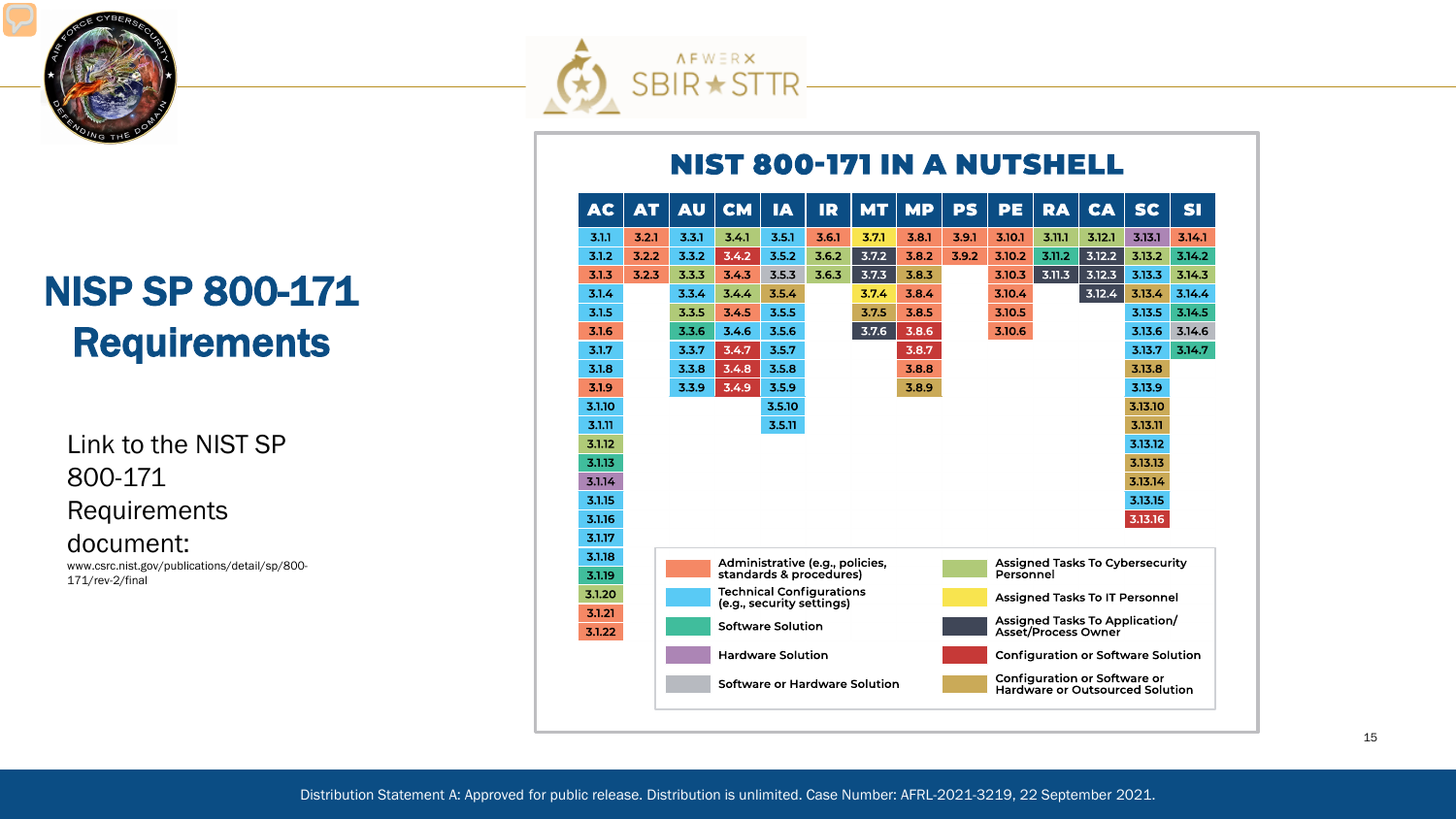



### FCC Cybersecurity Planning Guide

- Privacy and Data Security
- Scams and Fraud
- Network Security
- Website Security
- **Email**
- Mobile Devices
- **Employees**
- **Facility Security**
- Operational Security
- Payment Cards
- Incident Response and Reporting
- Policy Development, Management

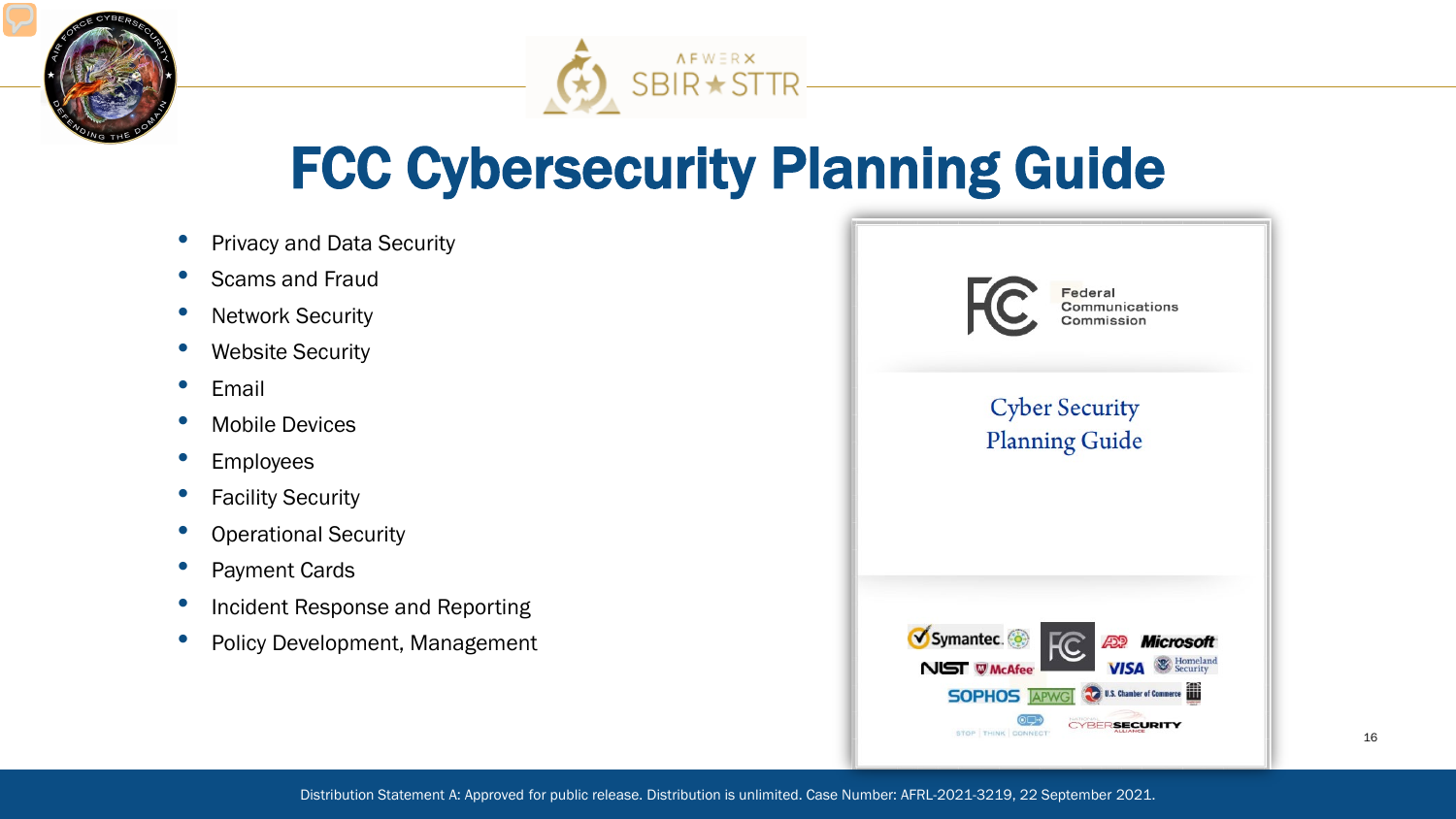#### **MANUFACTURING EXTENSION PARTNERSHIP**  $(MEP)$

MEP is a public-private partnership with Centers in all 50 states and Puerto Rico dedicated to serving small and medium-sized manufacturers. Last year, MEP Centers interacted with 27,574 manufacturers, leading to \$13.0 billion in sales, \$2.7 billion in cost savings, \$4.9 billion in new client investments, and helped create or retain 105,748 jobs.



**MEP · MANUFACTURING** EXTENSION PARTNERSHIP®

| <b>ABOUT NIST MEP</b>                                                | $+$ |
|----------------------------------------------------------------------|-----|
| <b>MEP NATIONAL</b><br><b>NETWORK</b>                                | $+$ |
| <b>EXECUTIVE ORDER 14005</b>                                         |     |
| <b>SUPPLIER SCOUTING</b>                                             |     |
| <b>CYBERSECURITY</b><br><b>RESOURCES FOR</b><br><b>MANUFACTURERS</b> | $+$ |
| <b>MATTR</b>                                                         |     |
| <b>MANUFACTURING</b><br><b>INFOGRAPHICS</b>                          | $+$ |
| <b>MANUFACTURING</b><br><b>REPORTS</b>                               |     |
| <b>MANUFACTURING DAY</b>                                             |     |
| <b>MANUFACTURING</b><br><b>INNOVATION BLOG</b><br><b>CONTACT US</b>  |     |
|                                                                      |     |

**CONNECT WITH US** 

### www.nist.gov/mep

Coronavirus: Resources, Updates, and What You Should Know



Distribution Statement A: Approved for public release. Distribution is unlimited. Case Number: AFRL-2021-3219, 22 September 2021.

**CONNECT WITH YOUR LOCAL MEP CENTER** 



EXECUTIVE ORDER 14005 ON ENSURING THE FUTURE IS MADE IN ALL OF AMERICA BY ALL OF **AMERICA'S WORKERS** 

ALL 51 MEP CENTERS HELPING U.S. MANUFACTURERS MAKE SUCH THINGS AS PPE FROM THE **\$50M APPROPRIATED BY CONGRESS**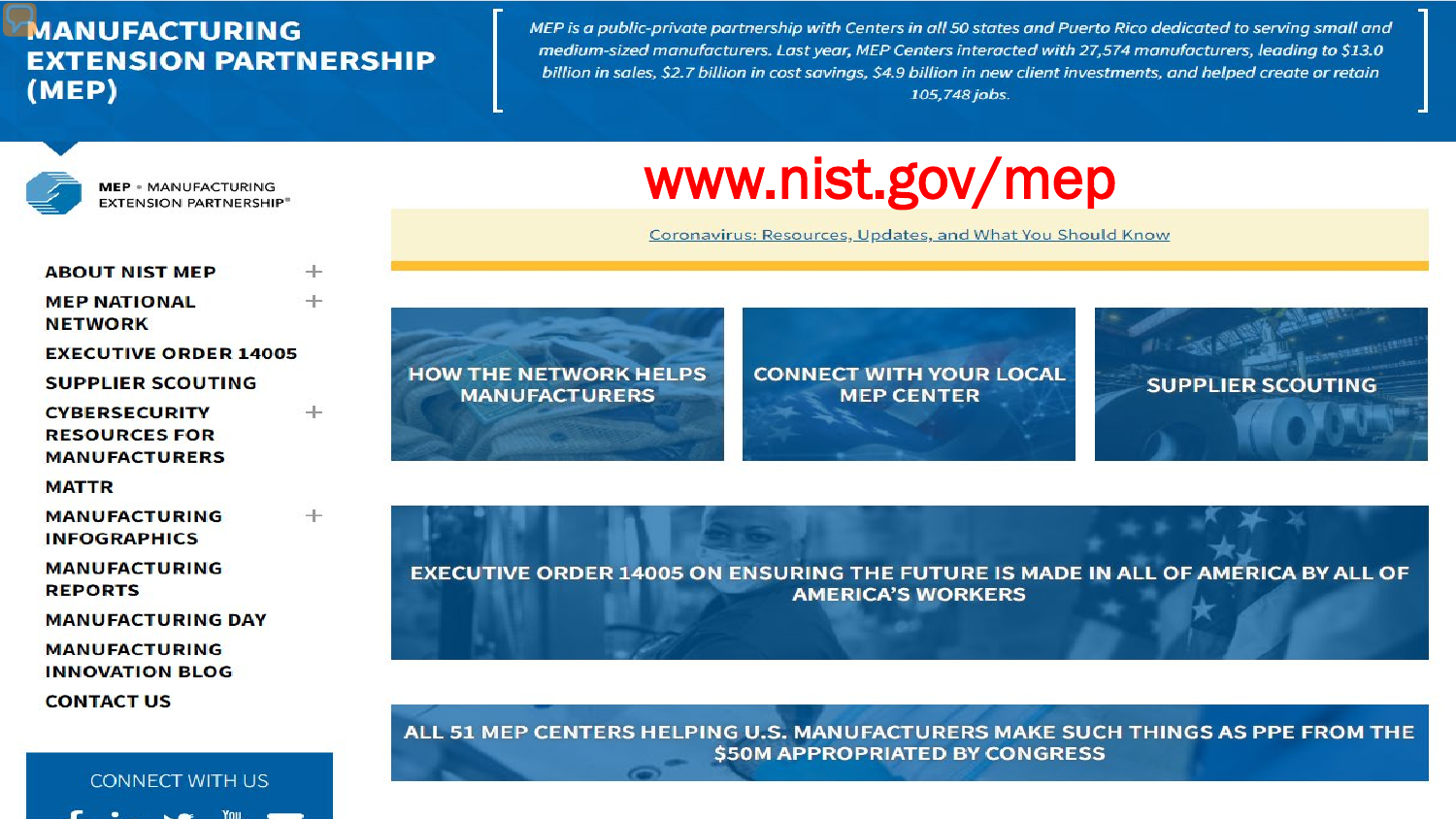ans.org/information-security-policy/



Home > Policies

#### **Security Policy Templates**

In collaboration with information security subject-matter experts and leaders who volunteered their security policy know-how and time, SANS has developed and posted here a set of security policy templates for your use. To contribute your expertise to this project, or to report any issues you find with these free templates, contact us at policies@sans.org.

| <b>Filters:</b>                                                               |                    |                                      | 10 per page $\vee$ |
|-------------------------------------------------------------------------------|--------------------|--------------------------------------|--------------------|
| <b>Categories</b>                                                             | $\curvearrowright$ |                                      |                    |
| Application Security<br>$\Box$ General                                        |                    | <b>Acceptable Encryption Policy</b>  |                    |
| $\Box$ Server Security<br>$\Box$ Network Security<br>$\Box$ Incident Handling |                    | <b>Acceptable Use Policy</b>         | ÷                  |
| $\Box$ Retired                                                                |                    | <b>Acquisition Assessment Policy</b> | ÷                  |